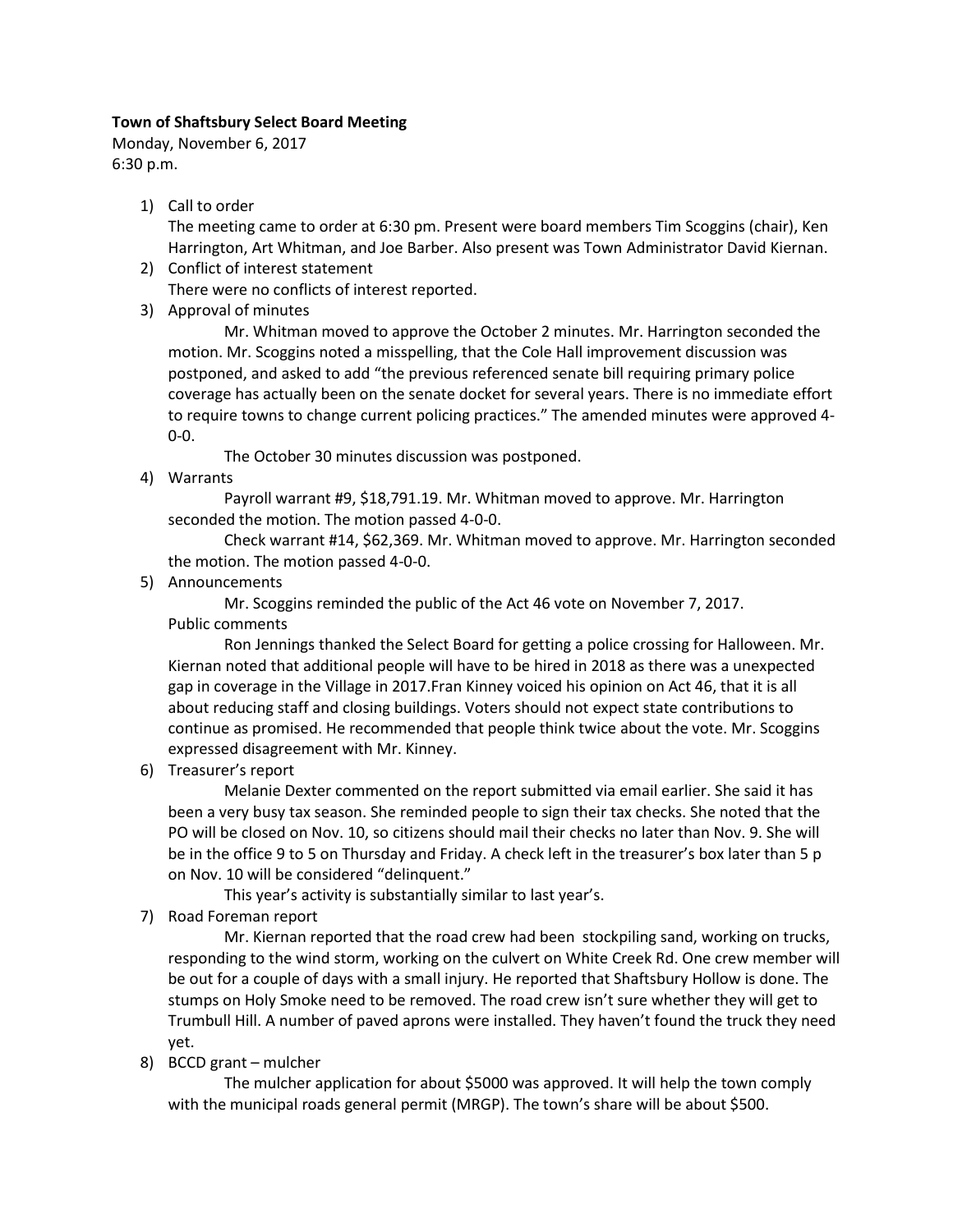9) Stormwater Master Plan Grant

This grant was secured by BCRC and will generally prepare the town for compliance with the MRGP.

10) Municipal Grants in Aid – Tinkham Road

BCRC secured funds to ditch and grade the road and bring it up to future state standards.

11) Cat B Grant Shaftsbury Hollow Upper End

This is ditching and drainage work and with the Tinkham Rd. project will be completed in the spring 2018.

12) Cat A Culvert Inventory-Road Inventory

This inventory is in progress.

13) Cat B Grant Application in progress MRGP

This application will be submitted later in November, for erosion control projects on steep slopes.

- 14) Town garage update
	- a. *Review instructions to bidders*. Final documents will include language regarding bidder experience requirements. Bid documents will be released January 5, 2018. Award will go out March 15, 2018. Substantial completion is scheduled for Dec. 31, 2018.
	- b. *Insurance/bonding review.* These matters have been reviewed with Wills Insurance. Four bonds will be required of the general contractor.
	- *c. Contract legal review.* The town attorney suggested some simple changes and addenda. Revisions were shared with Goldstone Architects. The final document will be reviewed before being purchased.
	- *d. Transfer station* MSK has produced a bid document. Mr. Kiernan thinks the road crew can accomplish many of the tasks in the proposed bid. These include tree removal as soon as possible. Some preliminary grading can be undertaken. It is somewhat unclear what kind of bid document will be required should the town crew do some of the work, or whether construction inspectors can be hired to oversee road crew work. Mr. Kiernan reported that this preliminary work can't be postponed until the general contractor has been hired because the road crew will be too busy in spring 2018.Mr. Whitman reminded the board that two diesel generators on trailers are on site and should be auctioned off.
	- e. *Financial review*. We've spent \$83,000+ and are below what we projected.
- 15) Cole Hall Environmental Review/Construction Bidding

No air borne mold was found - on both floors. Mr. Keirnan reminded viewers that extensive renovations will be made to the second floor. A drop ceiling will be put up. The meeting room will be somewhat reconfigured. The listers and their heavy file cabinets will be moved downstairs and all but the Town Clerk will move upstairs. New walls will be put up. The space will be painted. New windows are needed downstairs.

16) Personnel Policy – Approval – submit for VLCT legal review

The model policy was circulated a couple of meetings ago. Mr. Kiernan would like to eliminate vacation for part-time employees, with the exception permitting bereavement leave as defined in the policy.

Mr. Harrington moved to accept the personnel policy as circulated with changes suggested by Mr. Kiernan. Mr. Whitman seconded the motion, which passed 4-0-0. Mr. Kiernan will send to VLCT.

17) Final reading – SWIP ordinance amendment.